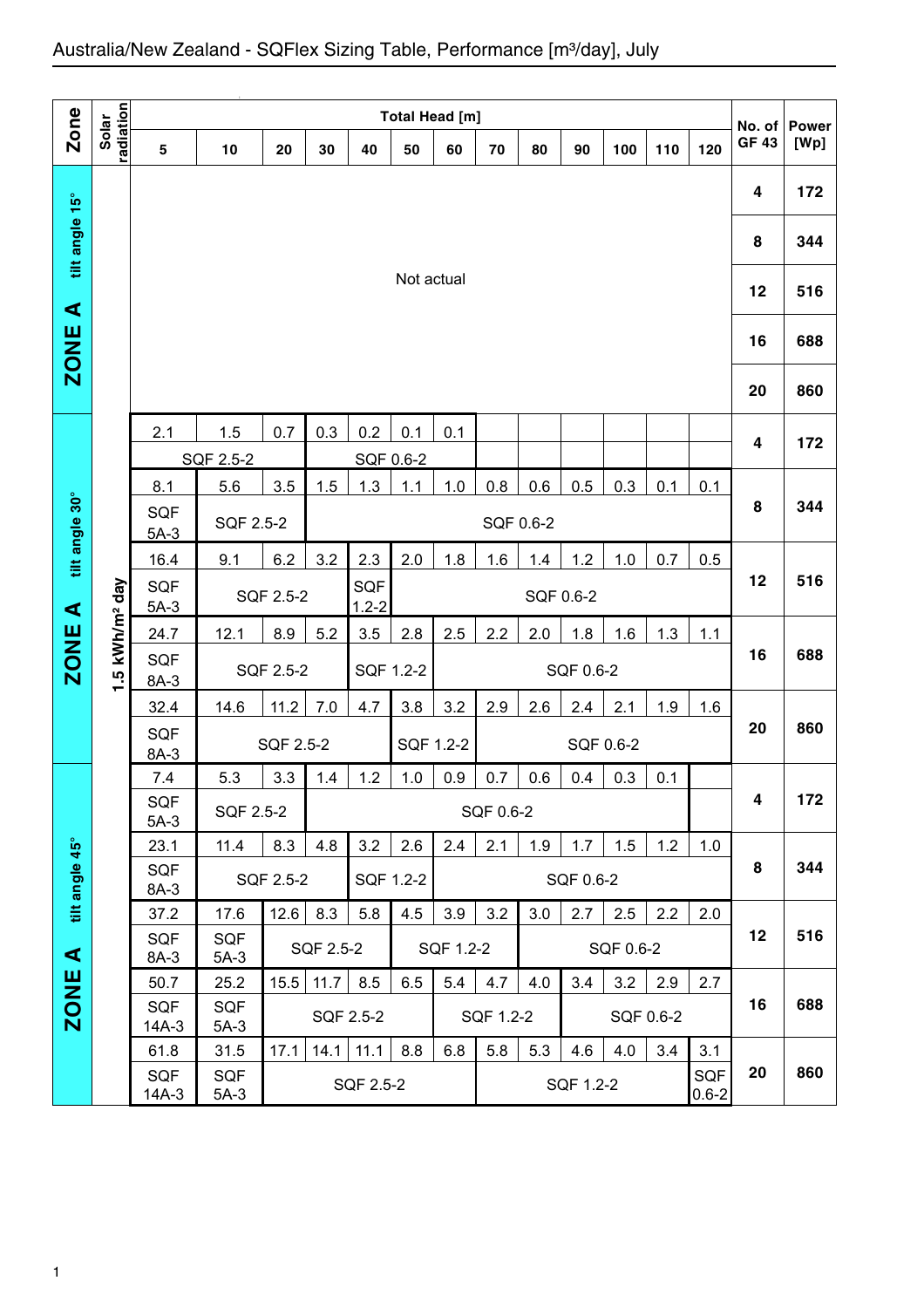## Australia/New Zealand - SQFlex Sizing Table, Performance [m<sup>3</sup>/day], July

|                |                        |                       |                      | <b>Total Head [m]</b> |           |                         |                                                 |                                               |           |           |           |           |           |     | No. of      | <b>Power</b> |
|----------------|------------------------|-----------------------|----------------------|-----------------------|-----------|-------------------------|-------------------------------------------------|-----------------------------------------------|-----------|-----------|-----------|-----------|-----------|-----|-------------|--------------|
| Zone           | radiation<br>Solar     | $5\phantom{.0}$       | 10                   | 20                    | 30        | 40                      | 50                                              | 60                                            | 70        | 80        | 90        | 100       | 110       | 120 | <b>GF43</b> | [Wp]         |
|                |                        | 2.9                   | 2.1                  | 0.9                   | 0.5       | 0.3                     | 0.2                                             | 0.1                                           | 0.1       |           |           |           |           |     | 4           | 172          |
|                |                        |                       | SQF 2.5-2            |                       |           |                         | SQF 0.6-2                                       |                                               |           |           |           |           |           |     |             |              |
|                |                        | 10.8                  | 6.9                  | 4.3                   | 1.8       | 1.6                     | 1.4                                             | 1.2                                           | 1.0       | 0.8       | 0.6       | 0.5       | 0.3       | 0.1 |             |              |
| tilt angle 15° |                        | <b>SQF</b><br>$5A-3$  | SQF 2.5-2            |                       |           |                         |                                                 |                                               | SQF 0.6-2 |           |           |           |           |     | 8           | 344          |
|                |                        | 19.9                  | 10.9                 | 7.7                   | 4.0       | 2.8                     | 2.4                                             | 2.2                                           | 1.9       | 1.7       | 1.5       | 1.3       | 1.0       | 0.7 |             |              |
| $\mathbf{m}$   |                        | <b>SQF</b><br>$5A-3$  |                      | SQF 2.5-2             |           | SQF<br>$1.2 - 2$        |                                                 |                                               |           |           | SQF 0.6-2 |           |           |     | 12          | 516          |
|                |                        | 30.3                  | 14.1                 | 10.7                  | 6.5       | 4.2                     | 3.4                                             | 3.1                                           | 2.8       | 2.5       | 2.2       | 1.9       | 1.7       | 1.4 |             |              |
| <b>ZONE</b>    |                        | <b>SQF</b><br>8A-3    |                      | <b>SQF 2.5-2</b>      |           |                         | SQF 1.2-2                                       |                                               |           |           | SQF 0.6-2 |           |           |     | 16          | 688          |
|                |                        | 39.8                  | 17.7                 | 13.3                  | 8.8       | 5.8                     | 4.7                                             | 3.9                                           | 3.5       | 3.2       | 2.9       | 2.7       | 2.3       | 2.0 |             |              |
|                |                        | <b>SQF</b><br>8A-3    | <b>SQF</b><br>$5A-3$ |                       | SQF 2.5-2 |                         | SQF 1.2-2                                       |                                               |           |           |           | SQF 0.6-2 |           |     | 20          | 860          |
|                |                        | 4.7                   | 3.6                  | 2.0                   | 0.9       | 0.7                     | 0.6                                             | 0.5                                           | 0.3       | 0.2       | 0.1       |           |           |     | 4           | 172          |
|                |                        |                       | SQF 2.5-2            |                       |           |                         |                                                 | SQF 0.6-2                                     |           |           |           |           |           |     |             |              |
|                |                        | 16.4                  | 9.2                  | 6.3                   | 3.2       | 2.3                     | 2.0                                             | 1.8<br>1.2<br>1.6<br>1.4<br>1.0<br>0.7<br>0.5 |           |           |           |           |           |     |             |              |
| tilt angle 30° |                        | <b>SQF</b><br>$5A-3$  |                      | SQF 2.5-2             |           | SQF<br>$1.2 - 2$        |                                                 |                                               |           |           | SQF 0.6-2 |           |           |     | 8           | 344          |
|                |                        | 28.6                  | 13.5                 | 10.2                  | 6.1       | 4.0                     | 3.3                                             | 2.9                                           | 2.6       | 2.3       | 2.1       | 1.9       | 1.6       | 1.4 |             |              |
| B              | kWh/m <sup>2</sup> day | <b>SQF</b><br>8A-3    |                      | SQF 2.5-2             |           | SQF 1.2-2<br>SQF 0.6-2  |                                                 |                                               |           |           |           |           | 12        | 516 |             |              |
|                | 2.0                    | 40.3                  | 18.8                 | 13.5                  | 9.1       | 6.2                     | 4.8                                             | 4.1                                           | 3.4       | 3.2       | 3.0       | 2.7       | 2.3       | 2.1 |             |              |
| <b>ZONE</b>    |                        | <b>SQF</b><br>8A-3    | <b>SQF</b><br>$5A-3$ |                       |           | SQF 2.5-2               |                                                 | SQF 1.2-2                                     |           |           |           | SQF 0.6-2 |           |     | 16          | 688          |
|                |                        | 50.3                  | 24.9                 | 15.9                  | 11.7      | 8.4                     | 6.3                                             | 5.4                                           | 4.6       | 3.9       | 3.5       | 3.3       | 3.0       | 2.7 |             |              |
|                |                        | <b>SQF</b>            | <b>SQF</b>           |                       |           | SQF 2.5-2               |                                                 |                                               | SQF 1.2-2 |           |           |           | SQF 0.6-2 |     | 20          | 860          |
|                |                        | $14A-3$<br>15.5       | $5A-3$<br>8.7        | 5.9                   | 2.9       | 2.1                     | 1.9                                             | 1.7                                           | 1.5       | 1.3       | 1.1       | 0.9       | 0.7       | 0.5 |             |              |
|                |                        | SQF<br>$5A-3$         |                      | SQF 2.5-2             |           | <b>SQF</b><br>$1.2 - 2$ |                                                 |                                               |           |           | SQF 0.6-2 |           |           |     | 4           | 172          |
|                |                        | 38.2                  | 17.7                 | 12.9                  | 8.5       | 5.8                     | 4.5                                             | 3.9                                           | 3.3       | 3.1       | 2.8       | 2.5       | 2.2       | 2.0 |             |              |
| tilt angle 45° |                        | <b>SQF</b><br>8A-3    | <b>SQF</b><br>$5A-3$ |                       | SQF 2.5-2 |                         |                                                 | SQF 1.2-2                                     |           |           |           | SQF 0.6-2 |           |     | 8           | 344          |
|                |                        | 57.9                  | 29.1                 | 16.9                  | 13.4      | 10.0                    | 7.7                                             | 6.3                                           | 5.5       | 4.7       | 4.0       | 3.5       | 3.3       | 3.0 |             |              |
| B              |                        | <b>SQF</b><br>$14A-3$ | <b>SQF</b><br>$5A-3$ |                       |           | SQF 2.5-2               |                                                 |                                               |           | SQF 1.2-2 |           |           | SQF 0.6-2 |     | 12          | 516          |
|                |                        | 74.2                  | 41.2                 | 20.3                  | 16.0      | 13.5                    | 11.1                                            | 8.8                                           | 6.9       | 6.3       | 5.6       | 5.1       | 4.5       | 3.9 |             |              |
| <b>ZONE</b>    |                        |                       | <b>SQF 14A-3</b>     | SQF<br>$5A-6$         |           |                         | SQF 2.5-2<br>SQF 1.2-2                          |                                               |           |           |           |           | 16        | 688 |             |              |
|                |                        | 87.1                  | 53.9                 | 26.8                  | 17.3      | 15.3                    | 11.5<br>9.2<br>7.2<br>6.5<br>6.1<br>5.5<br>13.4 |                                               |           |           |           | 5.1       |           |     |             |              |
|                |                        |                       | <b>SQF 14A-3</b>     | SQF<br>5A-6           |           |                         | SQF 2.5-2<br>SQF 1.2-2                          |                                               |           |           |           |           | 20        | 860 |             |              |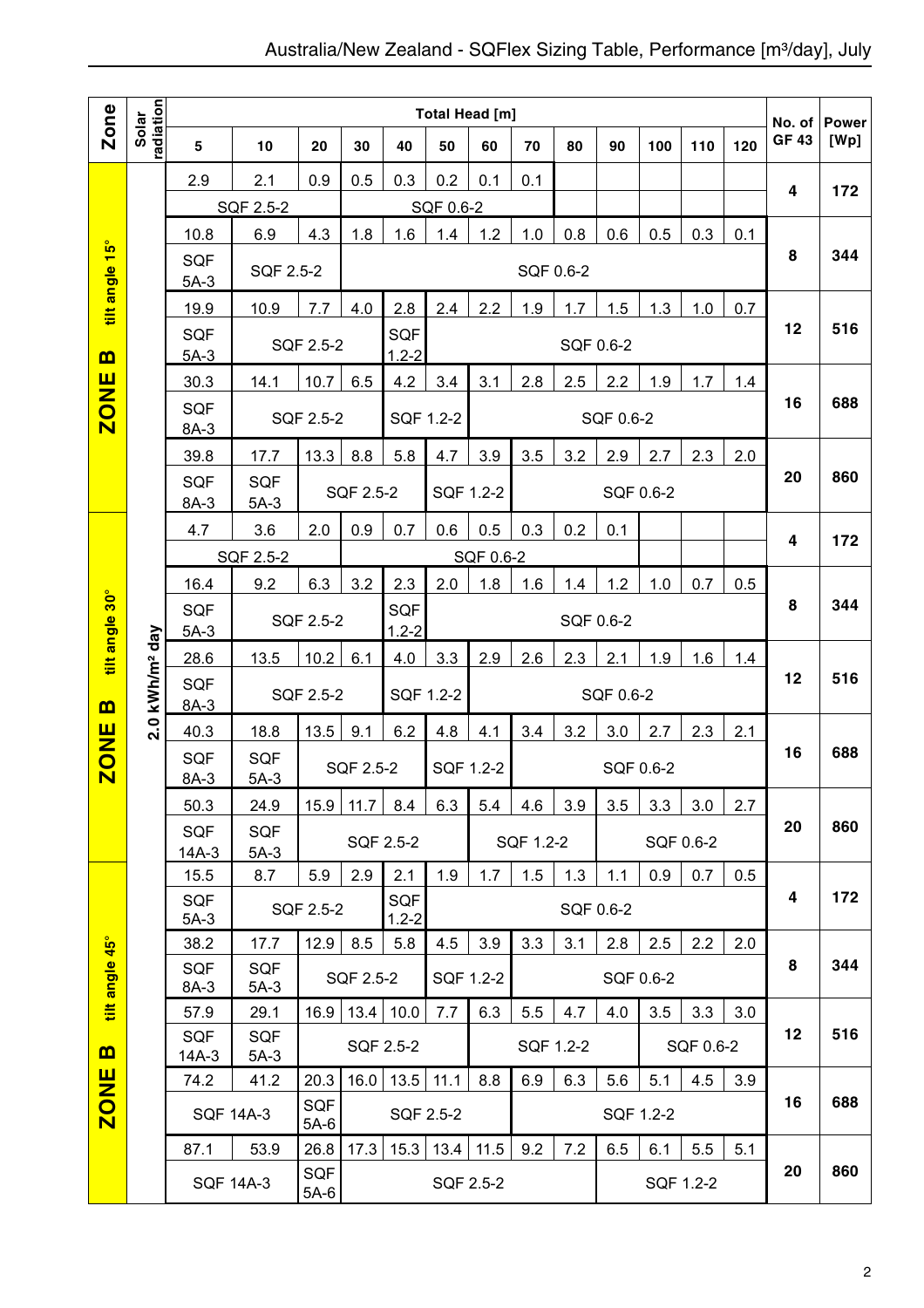## Australia/New Zealand - SQFlex Sizing Table, Performance [m3/day], July

|                |                                      | <b>Total Head [m]</b><br>5<br>20<br>30<br>40<br>50<br>60<br>70<br>80<br>90<br>100<br>110<br>10 |                          |                                                                         |                         |                         |                                               |                   |           |           |           |           |                  |                         |                        |                      |
|----------------|--------------------------------------|------------------------------------------------------------------------------------------------|--------------------------|-------------------------------------------------------------------------|-------------------------|-------------------------|-----------------------------------------------|-------------------|-----------|-----------|-----------|-----------|------------------|-------------------------|------------------------|----------------------|
| <b>Zone</b>    | Solar<br>radiation                   |                                                                                                |                          |                                                                         |                         |                         |                                               |                   |           |           |           |           |                  | 120                     | No. of<br><b>GF 43</b> | <b>Power</b><br>[Wp] |
|                |                                      | 5.0                                                                                            | 4.0                      | 2.2                                                                     | 1.1                     | 0.8                     | 0.7                                           | 0.6               | 0.4       | 0.2       | 0.1       |           |                  |                         |                        |                      |
|                |                                      |                                                                                                | SQF 2.5-2                |                                                                         |                         |                         |                                               | SQF 0.6-2         |           |           |           |           |                  |                         | 4                      | 172                  |
|                |                                      | 17.6                                                                                           | 10.0                     | 6.9                                                                     | 3.5                     | 2.5                     | 2.2                                           | 2.0               | 1.7       | 1.5       | 1.3       | 1.1       | 0.8              | 0.6                     |                        |                      |
| tilt angle 15° |                                      | <b>SQF</b><br>$5A-3$                                                                           |                          | SQF 2.5-2                                                               |                         | <b>SQF</b><br>$1.2 - 2$ |                                               |                   |           | SQF 0.6-2 |           |           |                  |                         | 8                      | 344                  |
|                |                                      | 31.5                                                                                           | 14.5                     | 11.0                                                                    | 6.7                     | 4.4                     | 3.6                                           | 3.2               | 2.9       | 2.6       | 2.3       | 2.0       | 1.7              | 1.5                     |                        |                      |
| $\bullet$      |                                      | <b>SQF</b><br>8A-3                                                                             |                          | SQF 2.5-2                                                               |                         | SQF 1.2-2               |                                               |                   |           |           | SQF 0.6-2 |           |                  |                         | 12                     | 516                  |
|                |                                      | 43.9                                                                                           | 20.3                     | 14.4                                                                    | 9.9                     | 6.8                     | 5.3                                           | 4.5               | 3.7       | 3.5       | 3.2       | 3.0       | 2.6              | 2.3                     |                        |                      |
| <b>ZONE</b>    |                                      | <b>SQF</b><br>8A-3                                                                             | <b>SQF</b><br>$5A-3$     |                                                                         | SQF 2.5-2               |                         | SQF 1.2-2                                     |                   |           |           |           | SQF 0.6-2 |                  |                         | 16                     | 688                  |
|                |                                      | 55.5                                                                                           | 27.4                     | 17.1                                                                    | 12.7                    | 9.3                     | 6.8                                           | 5.9               | 5.0       | 4.2       | 3.7       | 3.6       | 3.3              | 3.0                     |                        |                      |
|                |                                      | <b>SQF</b><br>$14A-3$                                                                          | <b>SQF</b><br>$5A-3$     |                                                                         |                         | SQF 2.5-2               |                                               |                   | SQF 1.2-2 |           |           | SQF 0.6-2 |                  |                         | 20                     | 860                  |
|                |                                      | 9.3                                                                                            | 6.2                      | 3.9                                                                     | 1.7                     | 1.4                     | 1.3                                           | 1.1               | 0.9       | 0.7       | 0.5       | 0.4       | 0.2              | 0.1                     |                        |                      |
|                |                                      | SQF<br>$5A-3$                                                                                  | SQF 2.5-2                |                                                                         |                         |                         |                                               |                   | SQF 0.6-2 |           |           |           |                  |                         | 4                      | 172                  |
|                |                                      | 26.9                                                                                           | 13.0                     | 9.7                                                                     | 5.7                     | 3.7                     | 3.1                                           | 2.8               | 2.5       | 2.2       | 2.0       | 1.8       | 1.5              | 1.2                     |                        |                      |
| tilt angle 30° | kWh/m <sup>2</sup> day               | <b>SQF</b><br>8A-3                                                                             |                          | SQF 2.5-2                                                               | SQF 1.2-2<br>SQF 0.6-2  |                         |                                               |                   |           |           | 8         | 344       |                  |                         |                        |                      |
|                |                                      | 43.7                                                                                           | 20.5                     | 14.4                                                                    | 9.9                     | 6.8                     | 5.3                                           | 4.5               | 3.7       | 3.4       | 3.2       | 3.0       | 2.6              | 2.3                     |                        |                      |
| $\mathbf C$    | $\bullet$<br>$\overline{\mathbf{a}}$ | <b>SQF</b><br>8A-3                                                                             | <b>SQF</b><br>$5A-3$     |                                                                         | SQF 2.5-2               |                         |                                               | SQF 1.2-2         |           |           |           | SQF 0.6-2 |                  |                         | 12                     | 516                  |
|                |                                      | 58.8                                                                                           | 29.5                     | 17.2                                                                    | 13.6                    | 10.1                    | 7.6                                           | 6.4               | 5.5       | 4.7       | 3.9       | 3.6       | 3.4              | 3.1                     | 16                     | 688                  |
| <b>ZONE</b>    |                                      | <b>SQF</b><br>$14A-3$                                                                          | <b>SQF</b><br>$5A-3$     |                                                                         |                         | SQF 2.5-2               |                                               |                   | SQF 1.2-2 |           |           |           | SQF 0.6-2        |                         |                        |                      |
|                |                                      | 71.7                                                                                           | 37.1                     | 18.6                                                                    | 15.8                    |                         | $13.0$   10.3                                 | 8.0               | 6.7       | 6.1       | 5.3       | 4.7       | 4.0              | 3.5                     |                        |                      |
|                |                                      |                                                                                                | <b>SQF 14A-3</b>         |                                                                         |                         | SQF 2.5-2               |                                               |                   |           |           | SQF 1.2-2 |           |                  | <b>SQF</b><br>$0.6 - 2$ | 20                     | 860                  |
|                |                                      | 23.9                                                                                           | 12.2                     | 8.9                                                                     | 5.0                     | 3.4                     | 2.8                                           | 2.5               | 2.2       | 2.0       | 1.8       | 1.6       | 1.3              | 1.0                     |                        |                      |
|                |                                      | <b>SQF</b><br>8A-3                                                                             |                          | SQF 2.5-2                                                               |                         | <b>SQF</b><br>$1.2 - 2$ |                                               |                   |           | SQF 0.6-2 |           |           |                  |                         | 4                      | 172                  |
|                |                                      | 54.4                                                                                           | 26.9                     | 16.7                                                                    | 12.5                    | 9.1                     | 6.7                                           | 5.8               | 4.9       | 4.1       | 3.7       | 3.5       | 3.2              | 2.9                     |                        |                      |
| tilt angle 45° |                                      | <b>SQF</b><br>$14A-3$                                                                          | <b>SQF</b><br>$5A-3$     | 21.1                                                                    |                         | SQF 2.5-2               |                                               |                   | SQF 1.2-2 |           |           | SQF 0.6-2 |                  |                         | 8                      | 344                  |
|                |                                      | 78.0                                                                                           | 42.7                     | 16.7                                                                    | 14.2                    | 11.7                    | 9.2<br>7.2<br>6.7<br>6.0<br>5.3<br>4.6<br>4.0 |                   |           |           |           |           |                  |                         |                        |                      |
| $\bullet$      |                                      |                                                                                                | <b>SQF 14A-3</b>         | <b>SQF</b><br>$5A-6$<br>30.5                                            |                         | SQF 2.5-2               |                                               |                   |           |           |           | SQF 1.2-2 |                  |                         | 12                     | 516                  |
| <b>ZONE</b>    |                                      | 94.7                                                                                           | 60.6                     | 18.5<br>16.3<br>14.8<br>12.8<br>8.2<br>7.1<br>6.2<br>5.6<br>10.4<br>6.7 |                         |                         |                                               |                   |           | 16        | 688       |           |                  |                         |                        |                      |
|                |                                      |                                                                                                | <b>SQF 14A-3</b>         | <b>SQF</b><br>$5A-6$                                                    |                         |                         | SQF 2.5-2                                     |                   |           |           |           | SQF 1.2-2 |                  |                         |                        |                      |
|                |                                      | 108                                                                                            | 75.5<br><b>SQF 14A-3</b> | 38.0                                                                    | 23.5<br><b>SQF 5A-6</b> | 17.7                    | 16.1                                          | 14.6<br>SQF 2.5-2 | 12.8      | 10.9      | 8.7       | 7.4       | 7.0<br>SQF 1.2-2 | 6.5                     | 20                     | 860                  |
|                |                                      |                                                                                                |                          |                                                                         |                         |                         |                                               |                   |           |           |           |           |                  |                         |                        |                      |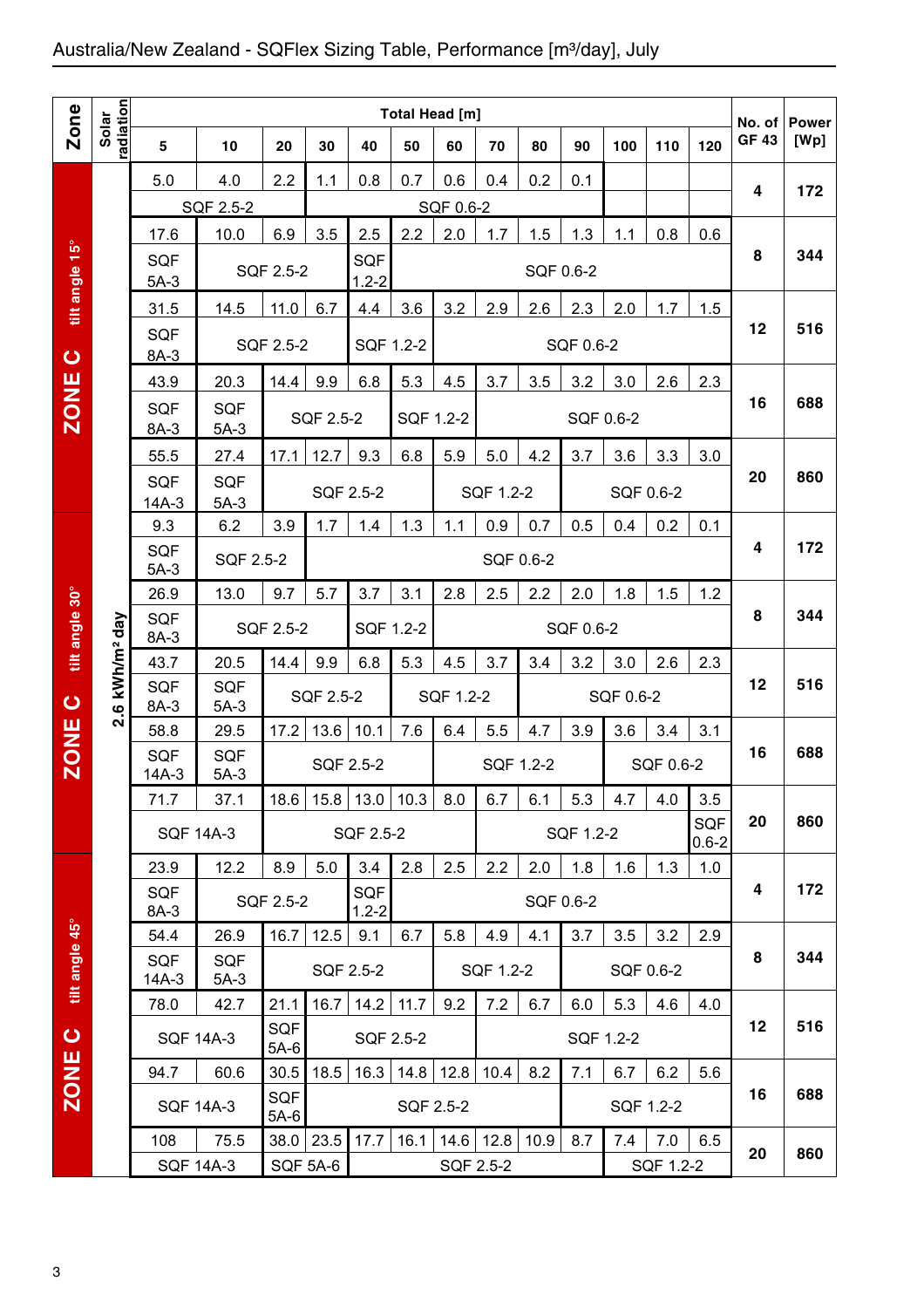|                |                            |                       |                      |               |           |                  | <b>Total Head [m]</b> |     |           |           |     |           |           |           | No. of       |                      |
|----------------|----------------------------|-----------------------|----------------------|---------------|-----------|------------------|-----------------------|-----|-----------|-----------|-----|-----------|-----------|-----------|--------------|----------------------|
| <b>Zone</b>    | radiation<br>Solar         | 5                     | 10                   | 20            | 30        | 40               | 50                    | 60  | 70        | 80        | 90  | 100       | 110       | 120       | <b>GF 43</b> | <b>Power</b><br>[Wp] |
|                |                            | 8.2                   | 5.8                  | 3.5           | 1.6       | 1.3              | 1.1                   | 1.0 | 0.8       | 0.6       | 0.4 | 0.3       | 0.1       |           |              |                      |
|                |                            | <b>SQF</b><br>$5A-3$  | SQF 2.5-2            |               |           |                  |                       |     | SQF 0.6-2 |           |     |           |           |           | 4            | 172                  |
|                |                            | 25.1                  | 12.7                 | 9.3           | 5.3       | 3.5              | 2.9                   | 2.7 | 2.4       | 2.1       | 1.8 | 1.6       | 1.4       | 1.1       |              |                      |
| tilt angle 15° |                            | <b>SQF</b><br>8A-3    |                      | SQF 2.5-2     |           | SQF<br>$1.2 - 2$ |                       |     |           | SQF 0.6-2 |     |           |           |           | 8            | 344                  |
|                |                            | 42.3                  | 19.1                 | 13.9          | 9.4       | 6.4              | 5.0                   | 4.2 | 3.6       | 3.4       | 3.1 | 2.9       | 2.5       | 2.1       |              |                      |
| $\blacksquare$ |                            | <b>SQF</b><br>8A-3    | <b>SQF</b><br>$5A-3$ |               | SQF 2.5-2 |                  | SQF 1.2-2             |     |           |           |     | SQF 0.6-2 |           |           | 12           | 516                  |
|                |                            | 57.2                  | 28.3                 | 17.4          | 13.0      | 9.6              | 7.0                   | 6.1 | 5.2       | 4.4       | 3.8 | 3.6       | 3.3       | 3.1       |              |                      |
| <b>ZONE</b>    |                            | <b>SQF</b><br>$14A-3$ | <b>SQF</b><br>$5A-3$ |               |           | SQF 2.5-2        |                       |     | SQF 1.2-2 |           |     |           | SQF 0.6-2 |           | 16           | 688                  |
|                |                            | 70.5                  | 35.8                 | 19.2          | 15.7      | 12.4             | 9.8                   | 7.4 | 6.7       | 6.0       | 5.1 | 4.4       | 3.8       | 3.6       |              |                      |
|                |                            | <b>SQF</b><br>$14A-3$ | <b>SQF</b><br>$5A-3$ |               |           | SQF 2.5-2        |                       |     |           | SQF 1.2-2 |     |           |           | SQF 0.6-2 | 20           | 860                  |
|                |                            | 14.7                  | 8.6                  | 5.8           | 2.7       | 2.0              | 1.8                   | 1.6 | 1.4       | 1.2       | 1.0 | 0.8       | 0.6       | 0.4       |              |                      |
|                |                            | <b>SQF</b><br>$5A-3$  |                      | SQF 2.5-2     |           |                  |                       |     |           | SQF 0.6-2 |     |           |           | 4         | 172          |                      |
|                |                            | 37.9                  | 16.8                 | 12.7          | 8.3       | 5.5              | 4.4                   | 3.7 | 3.3       | 3.1       | 2.8 | 2.5       | 2.1       | 1.9       |              |                      |
| tilt angle 30° | 3.2 kWh/m <sup>2</sup> day | <b>SQF</b><br>8A-3    | <b>SQF</b><br>$5A-3$ |               | SQF 2.5-2 |                  | SQF 1.2-2             |     |           |           |     | SQF 0.6-2 |           |           | 8            | 344                  |
|                |                            | 58.0                  | 28.9                 | 17.2          | 13.3      | 9.8              | 7.3                   | 6.3 | 5.4       | 4.5       | 3.8 | 3.6       | 3.3       | 3.1       |              |                      |
| $\Omega$       |                            | <b>SQF</b><br>$14A-3$ | <b>SQF</b><br>$5A-3$ |               |           | SQF 2.5-2        |                       |     | SQF 1.2-2 |           |     |           | SQF 0.6-2 |           | 12           | 516                  |
|                |                            | 74.7                  | 39.4                 | 19.4          | 16.3      | 13.6             | 10.9                  | 8.4 | 7.0       | 6.4       | 5.7 | 5.0       | 4.3       | 3.7       |              |                      |
| <b>ZONE</b>    |                            |                       | <b>SQF 14A-3</b>     | SQF<br>$5A-6$ |           |                  | SQF 2.5-2             |     |           |           |     | SQF 1.2-2 |           |           | 16           | 688                  |
|                |                            | 87.6                  | 52.2                 | 26.4          | 17.7      |                  | $15.6$   13.6   11.5  |     | 8.7       | 7.3       | 6.7 | 6.2       | 5.6       | 5.0       |              |                      |
|                |                            |                       | <b>SQF 14A-3</b>     | SQF<br>$5A-6$ |           |                  | SQF 2.5-2             |     |           |           |     | SQF 1.2-2 |           |           | 20           | 860                  |
|                |                            |                       |                      |               |           |                  |                       |     |           |           |     |           | 4         | 172       |              |                      |
| tilt angle 45° |                            |                       |                      |               |           |                  |                       |     |           |           |     | 8         | 344       |           |              |                      |
|                |                            |                       |                      |               |           |                  | Not actual            |     |           |           |     |           |           |           | 12           | 516                  |
| ZONE D         |                            |                       |                      |               |           |                  |                       |     |           |           |     |           |           |           | 16           | 688                  |
|                |                            |                       |                      |               |           |                  |                       |     |           |           |     |           |           |           | 20           | 860                  |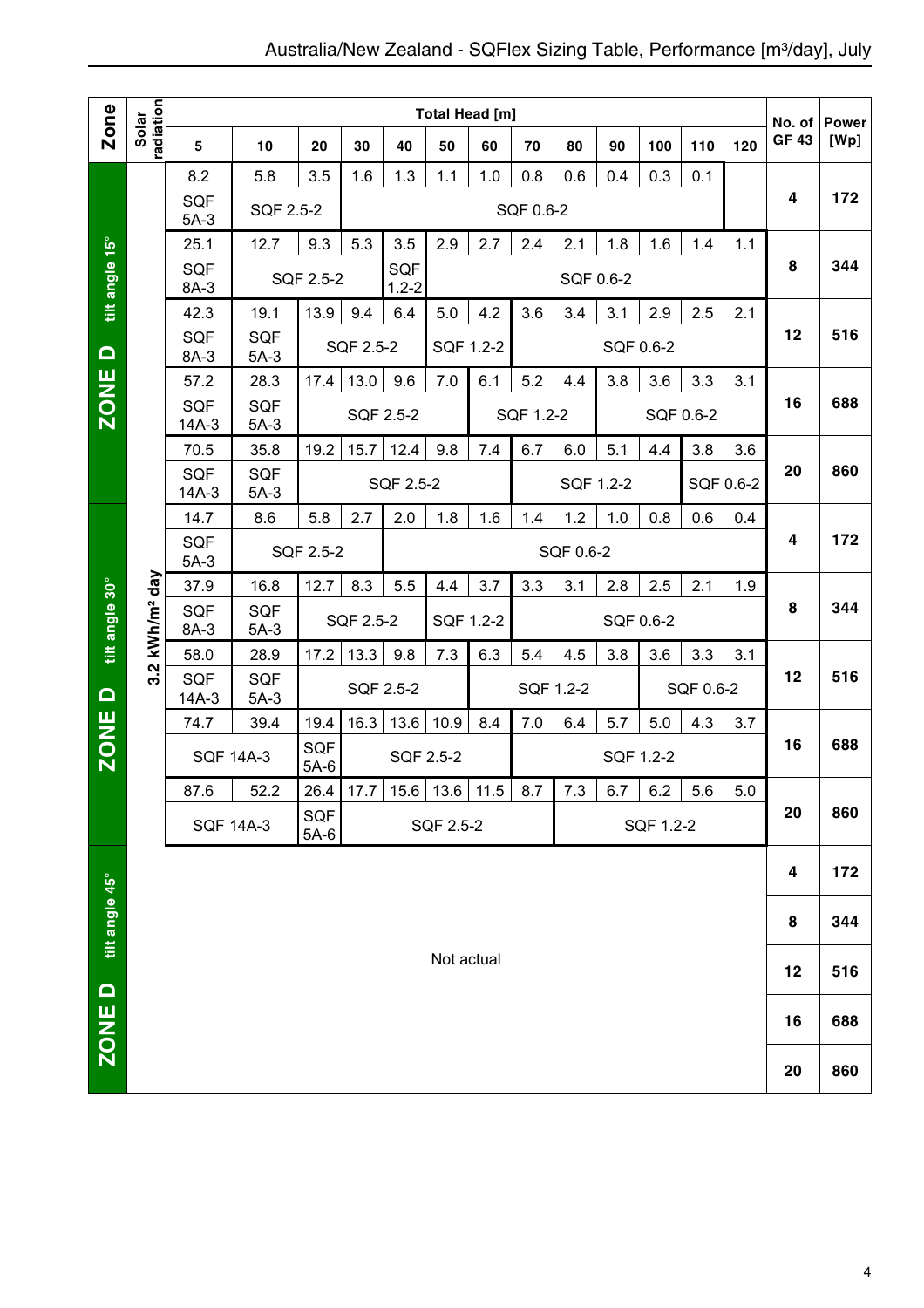## Australia/New Zealand - SQFlex Sizing Table, Performance [m3/day], July

|                  |                    |                       |                                   |                      |                         |                         | <b>Total Head [m]</b>  |                  |     |           |            |           |            |     |                       |                      |
|------------------|--------------------|-----------------------|-----------------------------------|----------------------|-------------------------|-------------------------|------------------------|------------------|-----|-----------|------------|-----------|------------|-----|-----------------------|----------------------|
| Zone             | Solar<br>radiation | 5                     | 10                                | 20                   | 30                      | 40                      | 50                     | 60               | 70  | 80        | 90         | 100       | 110        | 120 | No. of<br><b>GF43</b> | <b>Power</b><br>[Wp] |
|                  |                    | 12.3                  | 7.6                               | 4.9                  | 2.1                     | 1.7                     | 1.6                    | 1.4              | 1.2 | 1.0       | 0.8        | 0.6       | 0.4        | 0.2 |                       |                      |
|                  |                    | <b>SQF</b><br>$5A-3$  | SQF 2.5-2                         |                      | <b>SQF</b><br>$1.2 - 2$ |                         |                        |                  |     | SQF 0.6-2 |            |           |            |     | 4                     | 172                  |
|                  |                    | 33.5                  | 15.0                              | 11.5                 | 7.2                     | 4.7                     | 3.8                    | 3.3              | 3.0 | 2.7       | 2.4        | 2.2       | 1.8        | 1.6 |                       |                      |
| tilt angle 15°   |                    | <b>SQF</b><br>8A-3    |                                   | SQF 2.5-2            |                         | SQF 1.2-2               |                        |                  |     |           | SQF 0.6-2  |           |            |     | 8                     | 344                  |
|                  |                    | 52.1                  | 25.6                              | 16.7                 | 11.9                    | 8.6                     | 6.4                    | 5.5              | 4.7 | 3.9       | 3.6        | 3.4       | 3.1        | 2.8 |                       |                      |
| ш                |                    | <b>SQF</b><br>$14A-3$ | <b>SQF</b><br>$5A-3$              |                      | SQF 2.5-2               |                         |                        | SQF 1.2-2        |     |           |            | SQF 0.6-2 |            |     | 12                    | 516                  |
|                  |                    | 69.4                  | 35.3                              | 19.1                 | 15.5                    | 12.2                    | 9.5                    | 7.3              | 6.6 | 5.8       | 4.9        | 4.2       | 3.8        | 3.6 |                       |                      |
| <b>ZONE</b>      |                    | <b>SQF</b><br>$14A-3$ | <b>SQF</b><br>$5A-3$              |                      |                         | SQF 2.5-2               |                        |                  |     | SQF 1.2-2 |            |           | SQF 0.6-2  |     | 16                    | 688                  |
|                  |                    | 82.3                  | 45.5                              | 23.0                 | 17.5                    | 14.9                    | 12.6                   | 10.0             | 7.5 | 7.0       | 6.3        | 5.8       | 5.0        | 4.3 |                       |                      |
|                  |                    | <b>SQF 14A-3</b>      |                                   | <b>SQF</b><br>$5A-6$ |                         | SQF 2.5-2               |                        |                  |     |           | SQF 1.2-2  |           |            |     | 20                    | 860                  |
|                  |                    | 19.4                  | 10.7                              | 7.5                  | 3.9                     | 2.8                     | 2.4                    | 2.1              | 1.8 | 1.6       | 1.4        | 1.2       | 0.9        | 0.7 |                       |                      |
|                  |                    | <b>SQF</b><br>$5A-3$  |                                   | SQF 2.5-2            |                         | <b>SQF</b><br>$1.2 - 2$ |                        |                  |     | SQF 0.6-2 |            |           |            |     | 4                     | 172                  |
|                  | day                | 46.9                  | 22.4                              | 15.3                 | 10.7                    | 7.5                     | 5.7                    | 4.9              | 4.0 | 3.6       | 3.4        | 3.2       | 2.8        | 2.5 |                       |                      |
| tilt angle 30°   | kWh/m <sup>2</sup> | <b>SQF</b><br>8A-3    | <b>SQF</b><br>$5A-3$              |                      | SQF 2.5-2               |                         | SQF 1.2-2<br>SQF 0.6-2 |                  |     |           |            |           |            |     | 8                     | 344                  |
|                  | $\infty$<br>ຕ່     | 70.3                  | 35.8                              | 19.0                 | 15.7                    | 12.5                    | 9.8                    | 7.5              | 6.7 |           | 5.1<br>4.4 |           | 3.8<br>3.6 |     |                       |                      |
| ш                |                    | <b>SQF</b><br>$14A-3$ | <b>SQF</b><br>SQF 2.5-2<br>$5A-3$ |                      |                         |                         | SQF 1.2-2              |                  |     | SQF 0.6-2 |            | 12        | 516        |     |                       |                      |
|                  |                    | 86.9                  | 51.2                              | 25.8                 | 17.8                    | 15.6                    | 13.6                   | 11.2             | 8.4 | 7.3       | 6.7        | 6.2       | 5.6        | 4.9 |                       |                      |
| <b>ZONE</b>      |                    | <b>SQF 14A-3</b>      |                                   | SQF<br>$5A-6$        |                         |                         | SQF 2.5-2              |                  |     |           |            | SQF 1.2-2 |            |     | 16                    | 688                  |
|                  |                    | 100                   | 66.7                              |                      | $33.4$   19.3           | 17.0                    |                        | $15.4$ 13.7 11.5 |     | 9.3       | 7.4        | 7.0       | 6.6        | 6.1 | 20                    | 860                  |
|                  |                    | <b>SQF 14A-3</b>      |                                   |                      | <b>SQF 5A-6</b>         |                         |                        | SQF 2.5-2        |     |           |            | SQF 1.2-2 |            |     |                       |                      |
|                  |                    |                       |                                   |                      |                         |                         |                        |                  |     |           |            |           |            | 4   | 172                   |                      |
| tilt angle 45°   |                    |                       |                                   |                      |                         |                         |                        |                  |     |           |            |           | 8          | 344 |                       |                      |
|                  |                    |                       |                                   |                      | Not actual              |                         |                        |                  |     |           |            |           |            | 12  | 516                   |                      |
| ш<br><b>ZONE</b> |                    |                       |                                   |                      |                         |                         |                        |                  |     |           |            |           |            |     | 16                    | 688                  |
|                  |                    |                       |                                   |                      |                         |                         |                        |                  |     |           |            |           |            |     | 20                    | 860                  |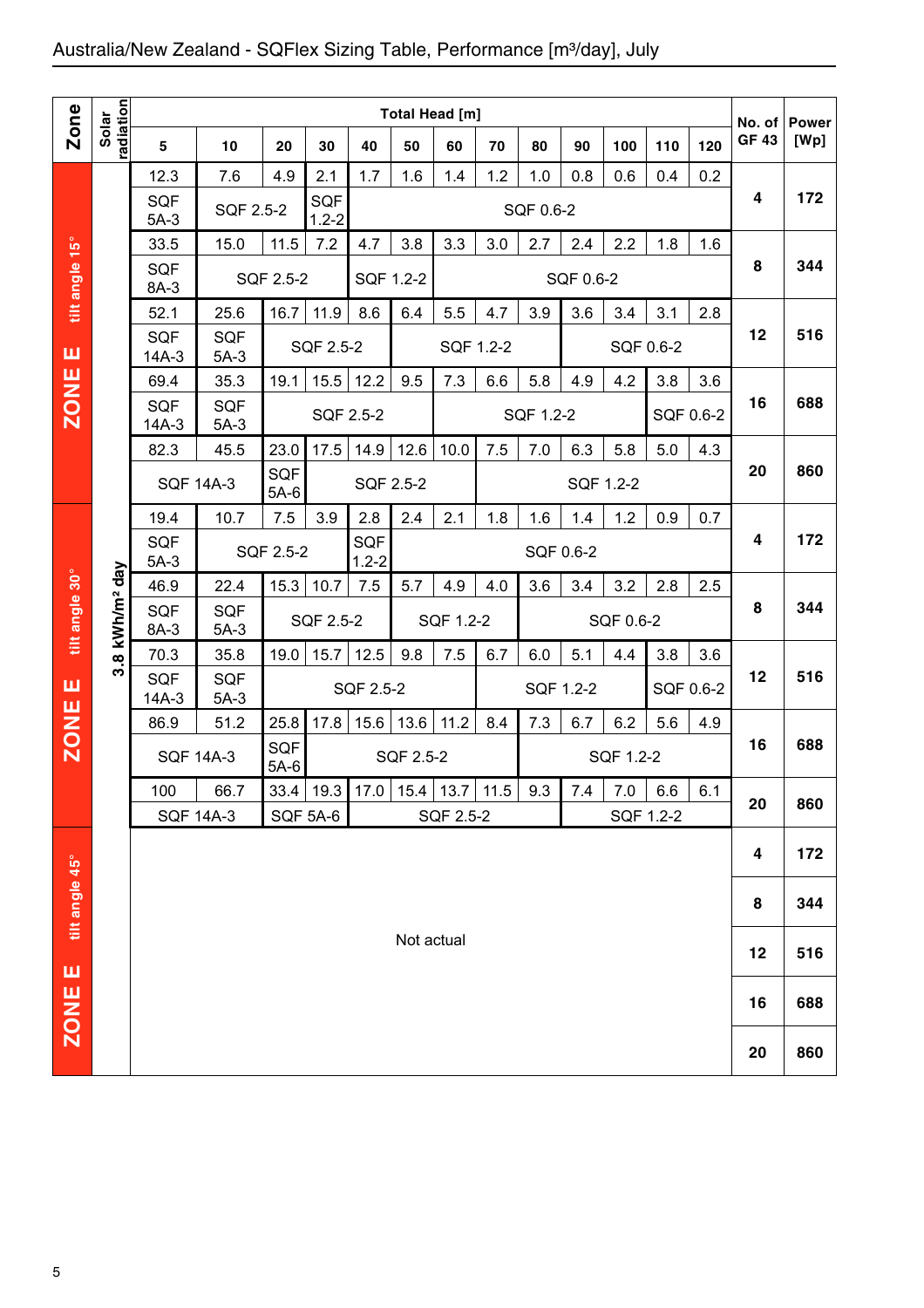|                  |                            |                                                                  |                      |                      |             |           | Total Head [m] |           |                    |           |           |           |           |     | No. of       | <b>Power</b> |
|------------------|----------------------------|------------------------------------------------------------------|----------------------|----------------------|-------------|-----------|----------------|-----------|--------------------|-----------|-----------|-----------|-----------|-----|--------------|--------------|
| Zone             | radiation<br>Solar         | 5                                                                | 10                   | 20                   | 30          | 40        | 50             | 60        | 70                 | 80        | 90        | 100       | 110       | 120 | <b>GF 43</b> | [Wp]         |
|                  |                            | 15.8                                                             | 9.3                  | 6.3                  | 3.0         | 2.2       | 2.0            | 1.8       | 1.5                | 1.3       | 1.1       | 0.9       | 0.6       | 0.5 |              |              |
|                  |                            | <b>SQF</b><br>$5A-3$                                             |                      | SQF 2.5-2            |             |           |                |           |                    | SQF 0.6-2 |           |           |           |     | 4            | 172          |
|                  |                            | 40.9                                                             | 18.1                 | 13.6                 | 9.0         | 6.0       | 4.8            | 4.0       | 3.5                | 3.3       | 3.0       | 2.7       | 2.4       | 2.0 |              |              |
| tilt angle 15°   |                            | <b>SQF</b><br>8A-3                                               | <b>SQF</b><br>$5A-3$ |                      | SQF 2.5-2   |           | SQF 1.2-2      |           |                    |           |           | SQF 0.6-2 |           |     | 8            | 344          |
|                  |                            | 62.4                                                             | 31.2                 | 18.4                 | 14.2        | 10.6      | 8.0            | 6.7       | 5.8                | 5.0       | 4.1       | 3.8       | 3.6       | 3.3 |              |              |
| Щ                |                            | <b>SQF</b><br>$14A-3$                                            | <b>SQF</b><br>$5A-3$ |                      |             | SQF 2.5-2 |                |           | SQF 1.2-2          |           |           |           | SQF 0.6-2 |     | 12           | 516          |
|                  |                            | 79.2                                                             | 42.3                 | 21.3                 | 17.2        | 14.4      | 11.8           | 9.3       | 7.4                | 6.8       | 6.1       | 5.4       | 4.6       | 4.0 |              |              |
| <b>ZONE</b>      |                            |                                                                  | <b>SQF 14A-3</b>     | <b>SQF</b><br>$5A-6$ |             | SQF 2.5-2 |                |           |                    |           | SQF 1.2-2 |           |           |     | 16           | 688          |
|                  |                            | 92.1                                                             | 57.3                 | 28.6                 | 18.9        | 16.3      | 14.4           | 12.4      | 9.6                | 7.6       | 7.1       | 6.6       | 6.0       | 5.5 |              |              |
|                  |                            | <b>SQF 14A-3</b>                                                 |                      | <b>SQF</b><br>$5A-6$ |             |           | SQF 2.5-2      |           |                    |           |           | SQF 1.2-2 |           |     | 20           | 860          |
|                  |                            | 24.2                                                             | 12.4                 | 9.1                  | 5.1         | 3.4       | 2.8            | 2.6       | 2.3                | 2.0       | 1.8       | 1.6       | 1.3       | 1.0 |              |              |
|                  |                            | SQF<br><b>SQF</b><br>SQF 2.5-2<br>SQF 0.6-2<br>$1.2 - 2$<br>8A-3 |                      |                      |             |           |                |           |                    |           |           | 4         | 172       |     |              |              |
|                  |                            | 55.9                                                             | 27.6                 | 17.3                 | 12.7        | 9.3       | 6.8            | 6.0       | 5.1                | 4.2       | 3.8       | 3.6       | 3.3       | 3.0 |              |              |
| tilt angle 30°   | 4.4 kWh/m <sup>2</sup> day | SQF<br>$14A-3$                                                   | <b>SQF</b><br>$5A-3$ |                      | SQF 2.5-2   |           |                | SQF 1.2-2 |                    |           |           |           | SQF 0.6-2 |     | 8            | 344          |
|                  |                            | 79.8                                                             | 42.9                 | 21.6                 | 17.2        | 14.5      | 11.9           | 9.4       | 7.4                | 6.9       | 6.2       | 5.5       | 4.7       | 4.0 |              |              |
| Щ                |                            | <b>SQF 14A-3</b>                                                 |                      | <b>SQF</b><br>$5A-6$ |             | SQF 2.5-2 |                |           |                    |           |           | SQF 1.2-2 |           |     | 12           | 516          |
|                  |                            | 96.5                                                             | 62.5                 | 31.2                 | 19.4        | 16.8      | 15.2           | 13.2      | 10.7               | 8.3       | 7.3       | 6.9       | 6.4       | 5.8 |              |              |
| <b>ZONE</b>      |                            |                                                                  | <b>SQF 14A-3</b>     | SQF<br>$5A-6$        |             |           | SQF 2.5-2      |           |                    |           |           |           | SQF 1.2-2 |     | 16           | 688          |
|                  |                            | 111                                                              | 77.6                 |                      | $38.9$ 24.1 | 18.4      | 16.6           |           | 15.0   13.2   11.2 |           | 8.7       | 7.6       | 7.2       | 6.7 | 20           | 860          |
|                  |                            | <b>SQF 14A-3</b><br>SQF 5A-6<br>SQF 2.5-2<br>SQF 1.2-2           |                      |                      |             |           |                |           |                    |           |           |           |           |     |              |              |
|                  |                            |                                                                  |                      |                      |             |           |                |           |                    |           | 4         | 172       |           |     |              |              |
| tilt angle 45°   |                            |                                                                  |                      |                      |             |           |                |           |                    |           |           |           |           |     | 8            | 344          |
|                  |                            |                                                                  |                      |                      |             |           | Not actual     |           |                    |           |           |           |           |     | 12           | 516          |
| щ<br><b>ZONE</b> |                            |                                                                  |                      |                      |             |           |                |           |                    |           |           |           |           |     | 16           | 688          |
|                  |                            |                                                                  |                      |                      |             |           |                |           |                    |           |           |           | 20        | 860 |              |              |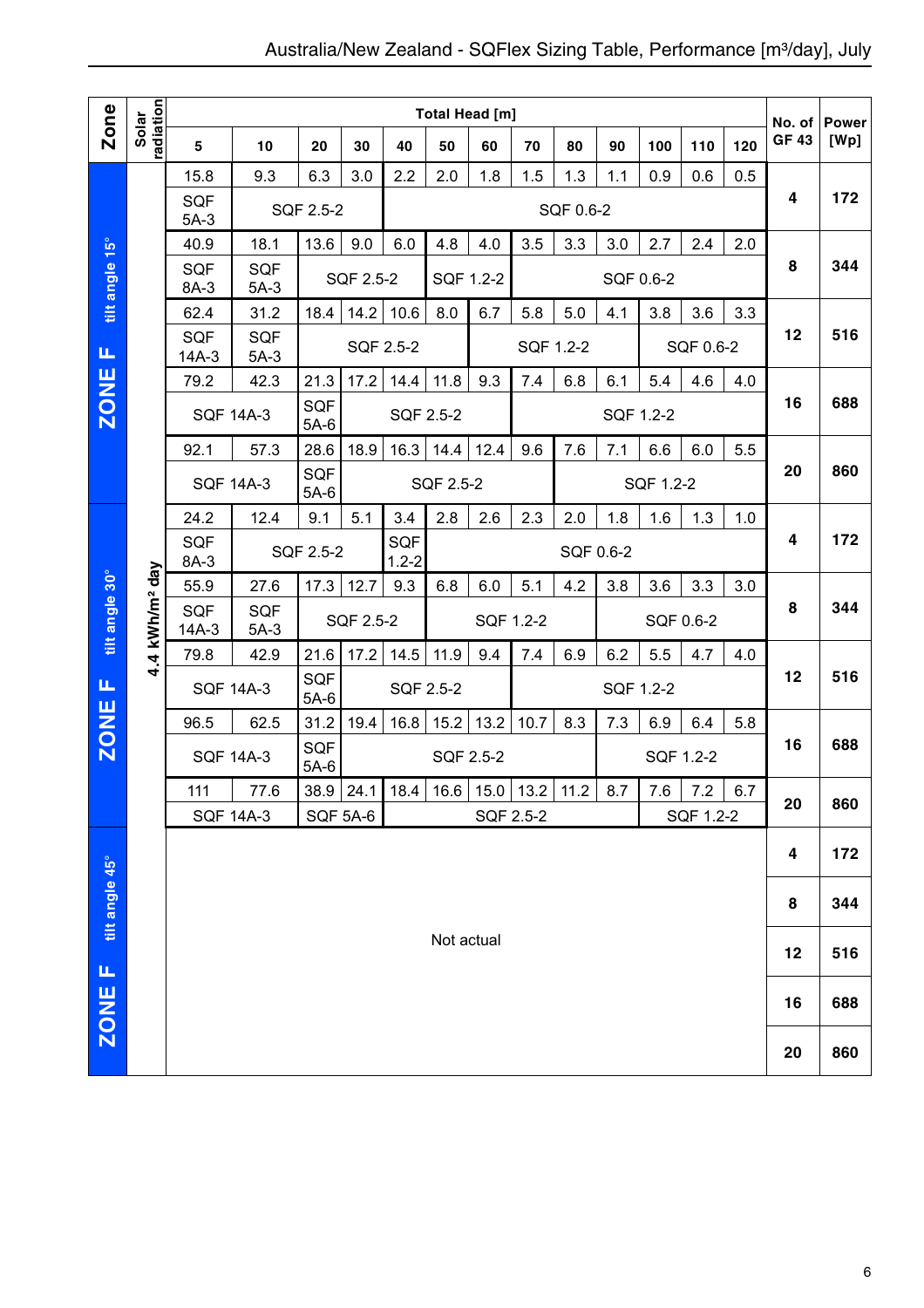## Australia/New Zealand - SQFlex Sizing Table, Performance [m3/day], July

|                |                        |                       |                      |                               |           |                         |                                                      | Total Head [m] |             |           |           |           |           |           |                        |                      |
|----------------|------------------------|-----------------------|----------------------|-------------------------------|-----------|-------------------------|------------------------------------------------------|----------------|-------------|-----------|-----------|-----------|-----------|-----------|------------------------|----------------------|
| <b>Zone</b>    | radiation<br>Solar     | 5                     | 10                   | 20                            | 30        | 40                      | 50                                                   | 60             | 70          | 80        | 90        | 100       | 110       | 120       | No. of<br><b>GF 43</b> | <b>Power</b><br>[Wp] |
|                |                        | 18.9                  | 10.5                 | 7.3                           | 3.7       | 2.6                     | 2.3                                                  | 2.1            | 1.8         | 1.6       | 1.4       | 1.2       | 0.9       | 0.6       |                        |                      |
|                |                        | <b>SQF</b><br>$5A-3$  |                      | SQF 2.5-2                     |           | <b>SQF</b><br>$1.2 - 2$ |                                                      |                |             | SQF 0.6-2 |           |           |           |           | 4                      | 172                  |
|                |                        | 46.1                  | 21.8                 | 15.2                          | 10.4      | 7.2                     | 5.6                                                  | 4.8            | 3.9         | 3.6       | 3.4       | 3.2       | 2.7       | 2.4       |                        |                      |
| tilt angle 15° |                        | <b>SQF</b><br>8A-3    | <b>SQF</b><br>$5A-3$ |                               | SQF 2.5-2 |                         |                                                      | SQF 1.2-2      |             |           |           | SQF 0.6-2 |           |           | 8                      | 344                  |
|                |                        | 69.6                  | 35.3                 | 19.3                          | 15.6      | 12.2                    | 9.5                                                  | 7.3            | 6.6         | 5.8       | 4.9       | 4.2       | 3.8       | 3.6       |                        |                      |
| $\sigma$       |                        | <b>SQF</b><br>$14A-3$ | <b>SQF</b><br>$5A-3$ |                               | SQF 2.5-2 |                         |                                                      |                |             | SQF 1.2-2 |           |           |           | SQF 0.6-2 | 12                     | 516                  |
|                |                        | 86.2                  | 50.0                 | 25.1                          | 18.2      | 15.5                    | 13.4                                                 | 10.9           | 8.1         | 7.3       | 6.7       | 6.1       | 5.5       | 4.7       |                        |                      |
| <b>ZONE</b>    |                        | <b>SQF 14A-3</b>      |                      | <b>SQF</b><br>$5A-6$          |           |                         | SQF 2.5-2                                            |                |             |           |           | SQF 1.2-2 |           |           | 16                     | 688                  |
|                |                        | 100.0                 | 65.7                 | 32.7                          | 19.7      | 17.3                    | 15.5                                                 | 13.7           | 11.3        | 8.9       | 7.5       | 7.1       | 6.6       | 6.1       |                        |                      |
|                |                        | <b>SQF 14A-3</b>      |                      | SQF<br>$5A-6$                 |           |                         | SQF 2.5-2                                            |                |             |           |           |           | SQF 1.2-2 |           | 20                     | 860                  |
|                |                        | 28.1                  | 13.5                 | 10.1                          | 5.9       | 3.9                     | 3.1<br>2.3<br>2.9<br>2.6<br>2.0<br>1.8<br>1.5<br>1.3 |                |             |           |           |           |           |           |                        |                      |
|                |                        | <b>SQF</b><br>8A-3    |                      | SQF<br>SQF 2.5-2<br>$1.2 - 2$ |           |                         |                                                      |                |             |           | SQF 0.6-2 |           |           |           |                        | 172                  |
|                |                        | 62.1                  | 30.9                 | 18.6                          | 14.0      | 10.5                    | 7.9                                                  | 6.7            | 5.7         | 4.9       | 4.0       | 3.8       | 3.6       | 3.3       |                        |                      |
| tilt angle 30° | kWh/m <sup>2</sup> day | <b>SQF</b><br>$14A-3$ | <b>SQF</b><br>$5A-3$ |                               | SQF 2.5-2 |                         |                                                      |                | SQF 1.2-2   |           |           |           | SQF 0.6-2 |           | 8                      | 344                  |
|                | თ                      | 85.7                  | 49.3                 | 24.7                          | 18.3      | 15.6                    | 13.3                                                 | 10.7           | 7.9         | 7.4       | 6.7       | 6.1       | 5.4       | 4.6       |                        |                      |
| U              | ÷                      | <b>SQF 14A-3</b>      |                      | SQF<br>$5A-6$                 |           |                         | <b>SQF 2.5-2</b>                                     |                |             |           |           | SQF 1.2-2 |           |           | 12                     | 516                  |
|                |                        | 104                   | 69.6                 | 34.6                          | 20.2      | 17.9                    | 16.0                                                 | 14.3           | 12.0        | 9.7       | 7.8       | 7.3       | 6.9       | 6.4       |                        |                      |
| <b>ZONE</b>    |                        | <b>SQF 14A-3</b>      |                      | SQF<br>$5A-6$                 |           |                         | SQF 2.5-2                                            |                |             |           |           |           | SQF 1.2-2 |           | 16                     | 688                  |
|                |                        | 119                   | 83.8                 |                               |           | 41.9 26.8 19.3          | 17.6                                                 |                | $15.8$ 14.0 | 12.3      | 9.9       | 7.9       | $7.6$     | 7.2       | 20                     | 860                  |
|                |                        | <b>SQF 14A-3</b>      |                      |                               | SQF 5A-6  |                         |                                                      | SQF 2.5-2      |             |           |           |           | SQF 1.2-2 |           |                        |                      |
|                |                        |                       |                      |                               |           |                         |                                                      |                |             |           |           |           |           |           | 4                      | 172                  |
| tilt angle 45° |                        |                       |                      |                               |           |                         |                                                      |                |             | 8         | 344       |           |           |           |                        |                      |
|                |                        |                       |                      |                               |           |                         | Not actual                                           |                |             |           |           |           |           |           | 12                     | 516                  |
| <b>ပ</b>       |                        |                       |                      |                               |           |                         |                                                      |                |             |           |           |           |           |           | 16                     | 688                  |
| <b>ZONE</b>    |                        |                       |                      |                               |           |                         |                                                      |                |             |           |           | 20        | 860       |           |                        |                      |